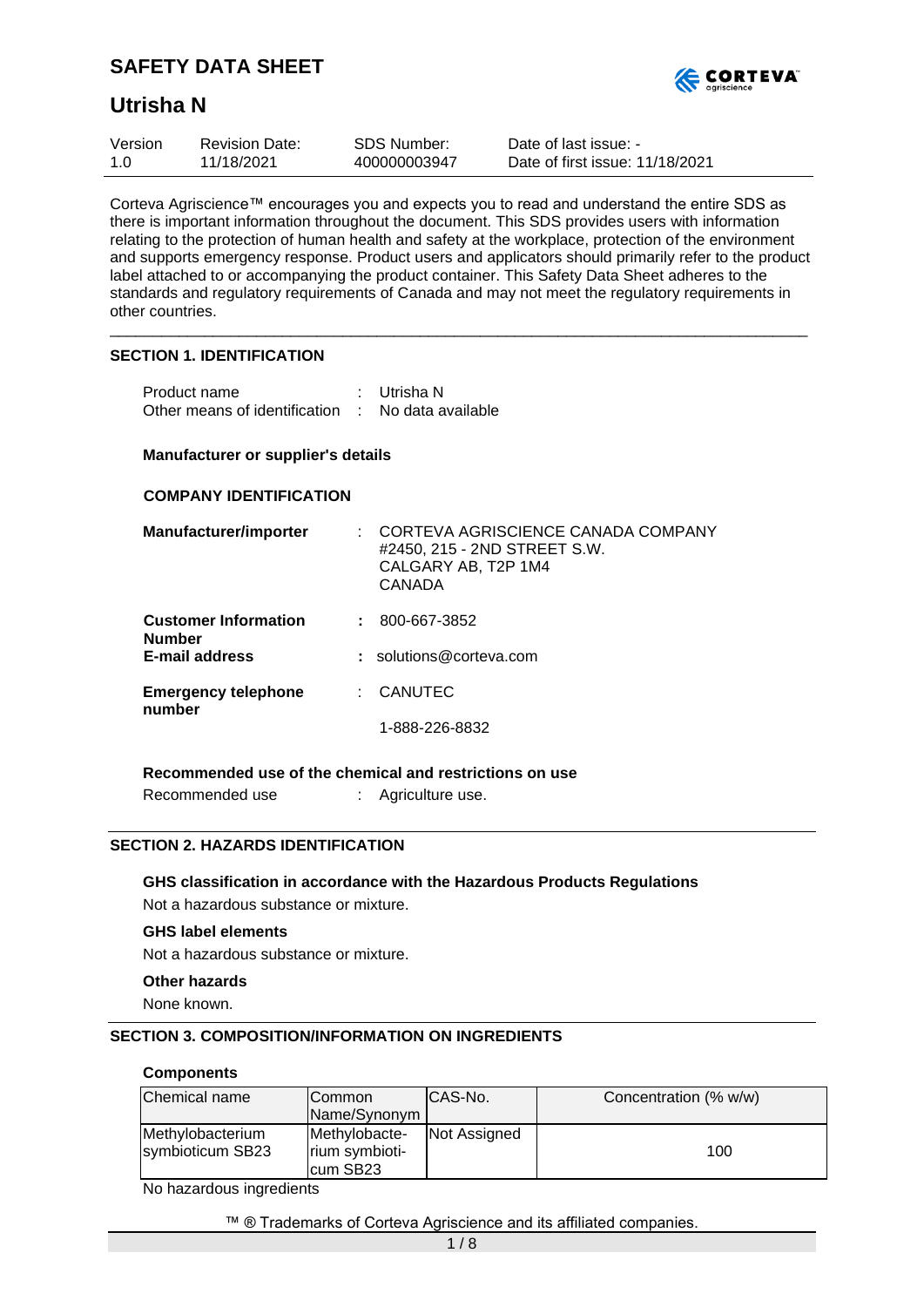

# **Utrisha N**

| Version<br>1.0                                                  | <b>Revision Date:</b><br>11/18/2021  | <b>SDS Number:</b><br>400000003947                                                                                                                                                                                                                                        | Date of last issue: -<br>Date of first issue: 11/18/2021                                                                                                                               |  |
|-----------------------------------------------------------------|--------------------------------------|---------------------------------------------------------------------------------------------------------------------------------------------------------------------------------------------------------------------------------------------------------------------------|----------------------------------------------------------------------------------------------------------------------------------------------------------------------------------------|--|
|                                                                 | <b>SECTION 4. FIRST AID MEASURES</b> |                                                                                                                                                                                                                                                                           |                                                                                                                                                                                        |  |
|                                                                 |                                      |                                                                                                                                                                                                                                                                           |                                                                                                                                                                                        |  |
|                                                                 | General advice                       | possible).                                                                                                                                                                                                                                                                | : Never give anything by mouth to an unconscious person.<br>If you feel unwell, seek medical advice (show the label where<br>Never leave alone a victim showing signs of intoxication. |  |
| If inhaled<br>In case of skin contact<br>In case of eye contact |                                      | If symptoms persist, call a physician.<br>Wash skin thoroughly with soap and water.<br>If skin irritation persists, call a physician.<br>: Rinse cautiously with water for several minutes.<br>Remove contact lenses.<br>If eve irritation persists, consult a specialist |                                                                                                                                                                                        |  |

| If swallowed                                                      | If eye irritation persists, consult a specialist.<br>Rinse mouth.<br>Do NOT induce vomiting.                                               |
|-------------------------------------------------------------------|--------------------------------------------------------------------------------------------------------------------------------------------|
| Most important symptoms<br>and effects, both acute and<br>delayed | None known.                                                                                                                                |
| Notes to physician                                                | No specific antidote.<br>Treatment of exposure should be directed at the control of<br>symptoms and the clinical condition of the patient. |

# **SECTION 5. FIREFIGHTING MEASURES**

| Suitable extinguishing media                       | $\sim 100$ | Water spray<br>Alcohol-resistant foam                                                                                                   |
|----------------------------------------------------|------------|-----------------------------------------------------------------------------------------------------------------------------------------|
| Unsuitable extinguishing<br>media                  |            | : None known.                                                                                                                           |
| Specific hazards during fire-<br>fighting          |            | Exposure to combustion products may be a hazard to health.                                                                              |
| Specific extinguishing meth-<br>ods                | ÷.         | Remove undamaged containers from fire area if it is safe to do<br>SO.<br>Evacuate area.<br>Use water spray to cool unopened containers. |
| Further information                                |            | : Use extinguishing measures that are appropriate to local cir-<br>cumstances and the surrounding environment.                          |
| Special protective equipment :<br>for firefighters |            | Wear self-contained breathing apparatus for firefighting if nec-<br>essary.<br>Use personal protective equipment.                       |

# **SECTION 6. ACCIDENTAL RELEASE MEASURES**

| Personal precautions, protec- :<br>tive equipment and emer-<br>gency procedures<br>Environmental precautions | Avoid dust formation.<br>Use appropriate safety equipment. For additional information,<br>refer to Section 8, Exposure Controls and Personal Protection.<br>: Discharge into the environment must be avoided.<br>Prevent further leakage or spillage if safe to do so.<br>Retain and dispose of contaminated wash water.<br>Local authorities should be advised if significant spillages<br>cannot be contained. |
|--------------------------------------------------------------------------------------------------------------|------------------------------------------------------------------------------------------------------------------------------------------------------------------------------------------------------------------------------------------------------------------------------------------------------------------------------------------------------------------------------------------------------------------|
| Methods and materials for<br>containment and cleaning up                                                     | : Local or national regulations may apply to releases and dis-<br>posal of this material, as well as those materials and items<br>employed in.<br>Pick up and arrange disposal without creating dust.<br>Recovered material should be stored in a vented container.<br>The vent must prevent the ingress of water as further reaction<br>with spilled materials can take place which could lead to over-         |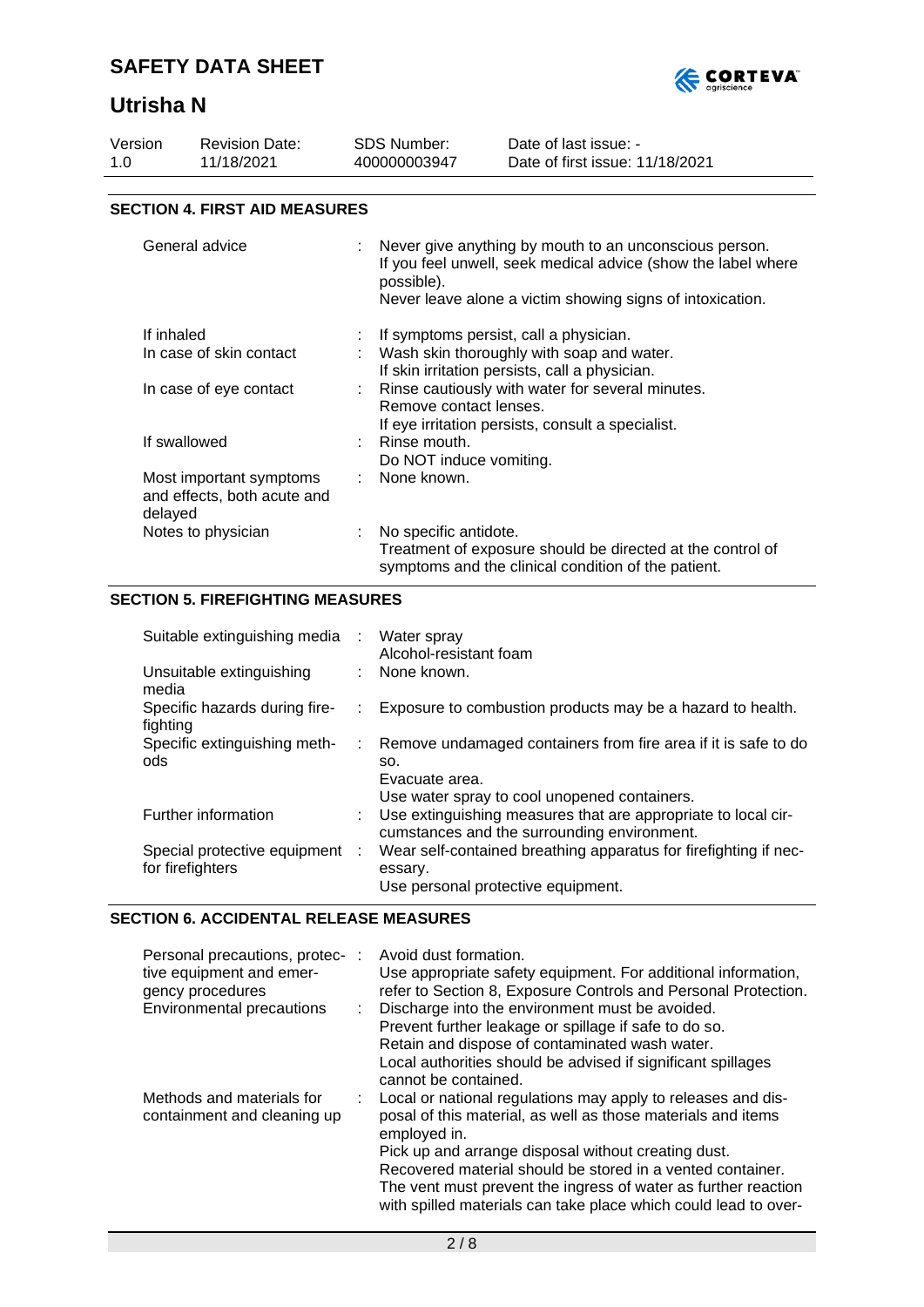



| Version<br>1.0 | <b>Revision Date:</b><br>11/18/2021      | <b>SDS Number:</b><br>400000003947                                                                                                                                                                                                                                                                         |                                              | Date of last issue: -<br>Date of first issue: 11/18/2021                                                                                                                                                                                                                                                                          |
|----------------|------------------------------------------|------------------------------------------------------------------------------------------------------------------------------------------------------------------------------------------------------------------------------------------------------------------------------------------------------------|----------------------------------------------|-----------------------------------------------------------------------------------------------------------------------------------------------------------------------------------------------------------------------------------------------------------------------------------------------------------------------------------|
|                |                                          | pressurization of the container.<br>Sweep up and shovel.<br>Keep in suitable, closed containers for disposal.<br>Neutralise with acid.<br>Sweep up or vacuum up spillage and collect in suitable con-<br>tainer for disposal.<br>See Section 13, Disposal Considerations, for additional infor-<br>mation. |                                              |                                                                                                                                                                                                                                                                                                                                   |
|                | <b>SECTION 7. HANDLING AND STORAGE</b>   |                                                                                                                                                                                                                                                                                                            |                                              |                                                                                                                                                                                                                                                                                                                                   |
|                | Advice on safe handling                  |                                                                                                                                                                                                                                                                                                            | practice.<br>plication area.<br>environment. | Handle in accordance with good industrial hygiene and safety<br>Smoking, eating and drinking should be prohibited in the ap-<br>Take care to prevent spills, waste and minimize release to the<br>Use appropriate safety equipment. For additional information,<br>refer to Section 8, Exposure Controls and Personal Protection. |
|                | Conditions for safe storage              |                                                                                                                                                                                                                                                                                                            | Store in a closed container.                 | Keep in properly labelled containers.<br>Store in accordance with the particular national regulations.                                                                                                                                                                                                                            |
|                | Materials to avoid<br>Packaging material |                                                                                                                                                                                                                                                                                                            | Strong oxidizing agents                      | Unsuitable material: None known.                                                                                                                                                                                                                                                                                                  |

# **SECTION 8. EXPOSURE CONTROLS/PERSONAL PROTECTION**

### **Components with workplace control parameters**

Contains no substances with occupational exposure limit values.

| <b>Engineering measures</b> | : Use local exhaust ventilation, or other engineering controls to<br>maintain airborne levels below exposure limit requirements or<br>guidelines. If there are no applicable exposure limit require-<br>ments or guidelines, general ventilation should be sufficient<br>for most operations.<br>Local exhaust ventilation may be necessary for some opera-<br>tions. |
|-----------------------------|-----------------------------------------------------------------------------------------------------------------------------------------------------------------------------------------------------------------------------------------------------------------------------------------------------------------------------------------------------------------------|
|-----------------------------|-----------------------------------------------------------------------------------------------------------------------------------------------------------------------------------------------------------------------------------------------------------------------------------------------------------------------------------------------------------------------|

### **Personal protective equipment**

| Respiratory protection<br>Hand protection | Respiratory protection complying with EN 149. |  |
|-------------------------------------------|-----------------------------------------------|--|
| Remarks                                   | Chemical-resistant gloves                     |  |
| Eye protection                            | Wear chemical splash goggles and face shield. |  |
| Skin and body protection                  | Wear suitable protective equipment.           |  |

# **SECTION 9. PHYSICAL AND CHEMICAL PROPERTIES**

| Appearance      |   | powder            |
|-----------------|---|-------------------|
| Colour          |   | white             |
| Odour           |   | : Odorless        |
| Odour Threshold |   | No data available |
| рH              | t | 10.55             |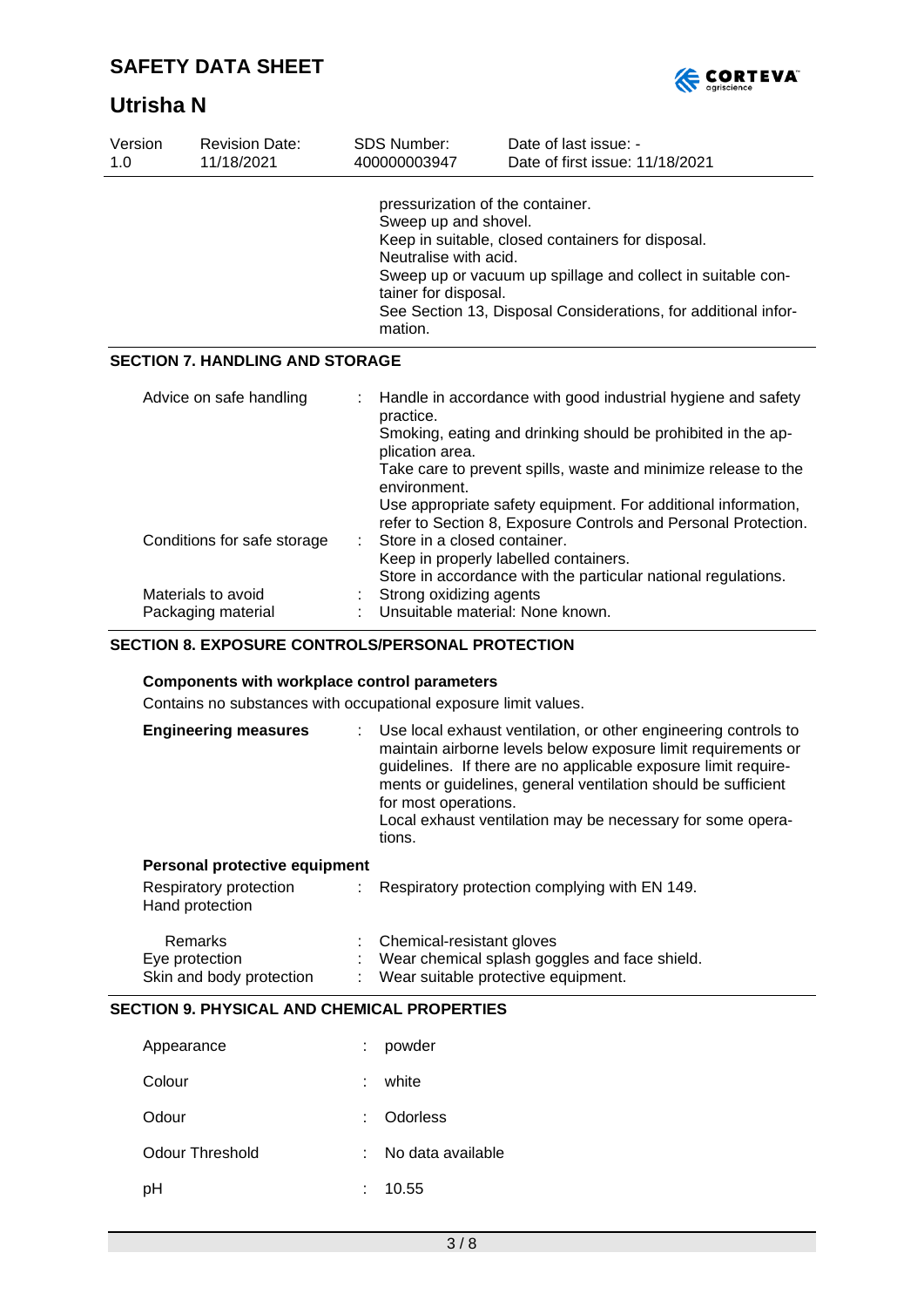# **Utrisha N**



| 1.0 | Version                     | <b>Revision Date:</b><br>11/18/2021                 |   | <b>SDS Number:</b><br>400000003947 | Date of last issue: -<br>Date of first issue: 11/18/2021 |
|-----|-----------------------------|-----------------------------------------------------|---|------------------------------------|----------------------------------------------------------|
|     |                             | Melting point/range                                 |   | No data available                  |                                                          |
|     |                             | Freezing point                                      |   | No data available                  |                                                          |
|     | Boiling point/boiling range |                                                     | ÷ | Not applicable                     |                                                          |
|     | Flash point                 |                                                     |   | Not applicable                     |                                                          |
|     |                             | Evaporation rate                                    |   | Not applicable                     |                                                          |
|     |                             | Flammability (solid, gas)                           |   | Non-flammable                      |                                                          |
|     |                             | Upper explosion limit / Upper<br>flammability limit | ÷ | Not applicable                     |                                                          |
|     |                             | Lower explosion limit / Lower<br>flammability limit | ÷ | Not applicable                     |                                                          |
|     |                             | Vapour pressure                                     |   | No data available                  |                                                          |
|     |                             | Relative vapour density                             |   | No data available                  |                                                          |
|     | Density                     |                                                     |   | 1.012 g/mL                         |                                                          |
|     | Solubility(ies)             | Water solubility                                    |   | No data available                  |                                                          |
|     |                             | Auto-ignition temperature                           |   | No data available                  |                                                          |
|     | Viscosity                   | Viscosity, dynamic                                  |   | No data available                  |                                                          |
|     |                             | <b>Explosive properties</b>                         |   | No                                 |                                                          |
|     |                             | Oxidizing properties                                |   | No                                 |                                                          |

# **SECTION 10. STABILITY AND REACTIVITY**

| : Not classified as a reactivity hazard.                                      |
|-------------------------------------------------------------------------------|
| : No decomposition if stored and applied as directed.                         |
| Stable under normal conditions.                                               |
| Possibility of hazardous reac- : Stable under recommended storage conditions. |
| No hazards to be specially mentioned.                                         |
| None known.                                                                   |
| : None known.                                                                 |
| Acids                                                                         |
|                                                                               |

# **SECTION 11. TOXICOLOGICAL INFORMATION**

# **Acute toxicity**

# **Product:**

| Acute oral toxicity | Remarks: Very low toxicity if swallowed.              |
|---------------------|-------------------------------------------------------|
|                     | Harmful effects not anticipated from swallowing small |
|                     | amounts.                                              |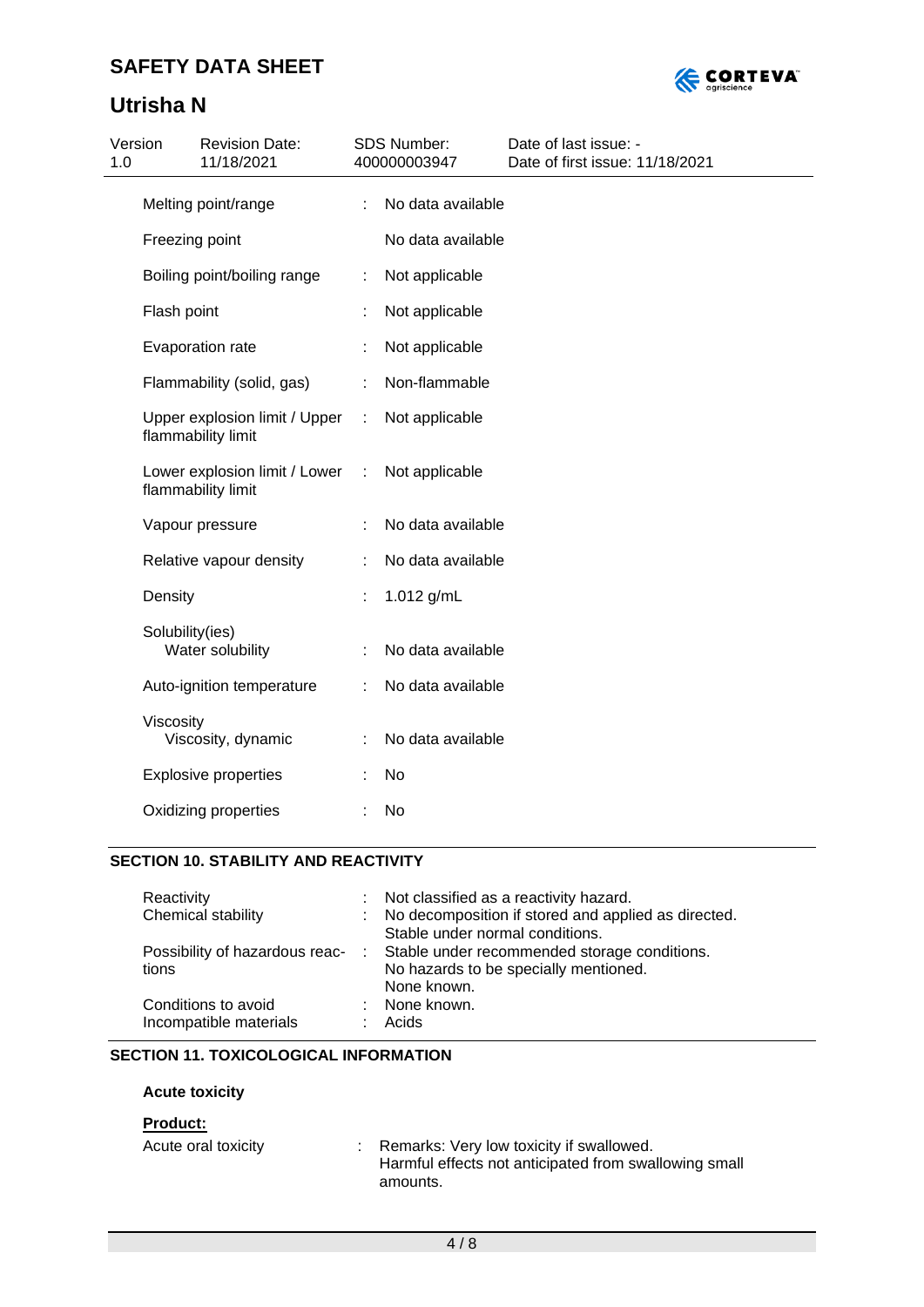



| Version<br>1.0                    | <b>Revision Date:</b><br>11/18/2021                            |  | <b>SDS Number:</b><br>400000003947                               | Date of last issue: -<br>Date of first issue: 11/18/2021                                                                |
|-----------------------------------|----------------------------------------------------------------|--|------------------------------------------------------------------|-------------------------------------------------------------------------------------------------------------------------|
|                                   | Acute inhalation toxicity<br>Acute dermal toxicity             |  |                                                                  | Remarks: This information is not available.<br>Single dose oral LD50 has not been determined.                           |
|                                   |                                                                |  | verse effects.                                                   | Remarks: Brief exposure (minutes) is not likely to cause ad-<br>Prolonged excessive exposure may cause adverse effects. |
|                                   |                                                                |  | Remarks: As product:                                             | The LC50 has not been determined.                                                                                       |
|                                   |                                                                |  | sorption of harmful amounts.                                     | Remarks: Prolonged skin contact is unlikely to result in ab-                                                            |
|                                   |                                                                |  | Remarks: As product:                                             | The dermal LD50 has not been determined.                                                                                |
|                                   | Acute toxicity (other routes of :<br>administration)           |  |                                                                  | Remarks: Not classified due to data which are conclusive<br>although insufficient for classification.                   |
|                                   | <b>Skin corrosion/irritation</b><br>Product:<br><b>Remarks</b> |  |                                                                  |                                                                                                                         |
|                                   |                                                                |  |                                                                  | Brief contact may cause skin irritation with local redness.                                                             |
| Serious eye damage/eye irritation |                                                                |  |                                                                  |                                                                                                                         |
|                                   | Product:<br>Remarks                                            |  | Essentially nonirritating to eyes.                               |                                                                                                                         |
|                                   | Respiratory or skin sensitisation                              |  |                                                                  |                                                                                                                         |
|                                   | Product:                                                       |  |                                                                  |                                                                                                                         |
|                                   | Remarks                                                        |  | For skin sensitization:<br>No relevant information found.        |                                                                                                                         |
|                                   | Remarks                                                        |  | For respiratory sensitization:<br>No relevant information found. |                                                                                                                         |
|                                   | <b>STOT - single exposure</b>                                  |  |                                                                  |                                                                                                                         |
|                                   | Product:                                                       |  |                                                                  |                                                                                                                         |
|                                   | Assessment                                                     |  | an STOT-SE toxicant.                                             | Evaluation of available data suggests that this material is not                                                         |
|                                   | <b>STOT - repeated exposure</b>                                |  |                                                                  |                                                                                                                         |
|                                   | Product:                                                       |  |                                                                  |                                                                                                                         |
|                                   | Assessment                                                     |  | an STOT-RE toxicant.                                             | Evaluation of available data suggests that this material is not                                                         |
|                                   | <b>Aspiration toxicity</b>                                     |  |                                                                  |                                                                                                                         |
|                                   | Product:                                                       |  |                                                                  |                                                                                                                         |

Based on available information, aspiration hazard could not be determined.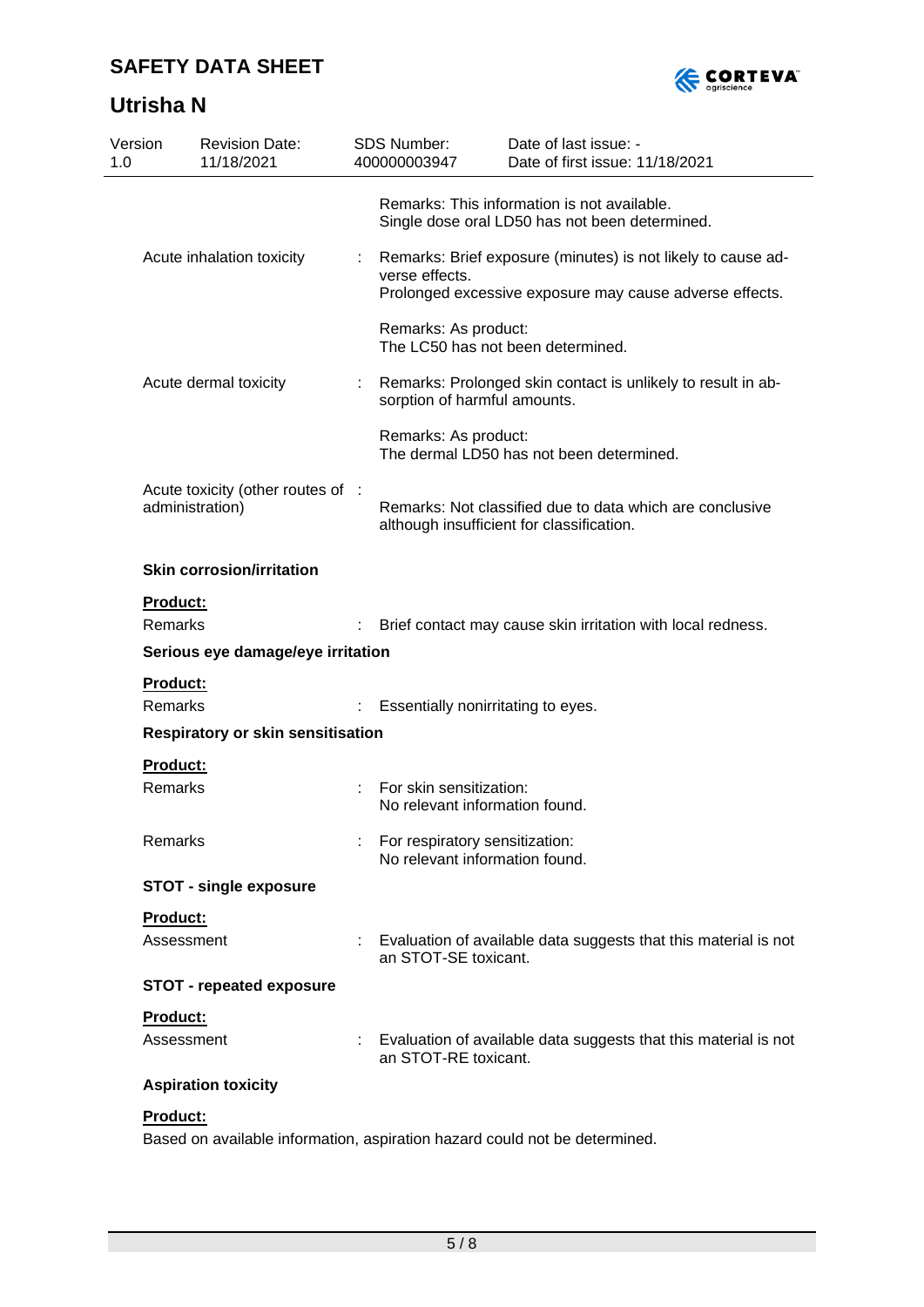# **Utrisha N**



Revision Date: 11/18/2021

SDS Number: 400000003947 Date of last issue: - Date of first issue: 11/18/2021

# **SECTION 12. ECOLOGICAL INFORMATION**

**Ecotoxicity** No data available **Persistence and degradability** No data available **Bioaccumulative potential** No data available **Mobility in soil** No data available

**Other adverse effects**

No data available

# **SECTION 13. DISPOSAL CONSIDERATIONS**

### **Disposal methods**

| Waste from residues | If wastes and/or containers cannot be disposed of according<br>to the product label directions, disposal of this material must<br>be in accordance with your local or area regulatory authorities.<br>This information presented below only applies to the material<br>as supplied. The identification based on characteristic(s) or<br>listing may not apply if the material has been used or other-<br>wise contaminated. It is the responsibility of the waste gener-<br>ator to determine the toxicity and physical properties of the<br>material generated to determine the proper waste identifica-<br>tion and disposal methods in compliance with applicable regu-<br>lations. |
|---------------------|----------------------------------------------------------------------------------------------------------------------------------------------------------------------------------------------------------------------------------------------------------------------------------------------------------------------------------------------------------------------------------------------------------------------------------------------------------------------------------------------------------------------------------------------------------------------------------------------------------------------------------------------------------------------------------------|
|                     | If the material as supplied becomes a waste, follow all appli-<br>cable regional, national and local laws.                                                                                                                                                                                                                                                                                                                                                                                                                                                                                                                                                                             |

## **SECTION 14. TRANSPORT INFORMATION**

## **International Regulations**

## **UNRTDG**

Not regulated as a dangerous good

# **IATA-DGR**

Not regulated as a dangerous good

**IMDG-Code** Not regulated as a dangerous good

# **Transport in bulk according to Annex II of MARPOL 73/78 and the IBC Code**

Not applicable for product as supplied.

## **National Regulations**

## **TDG**

Not regulated as a dangerous good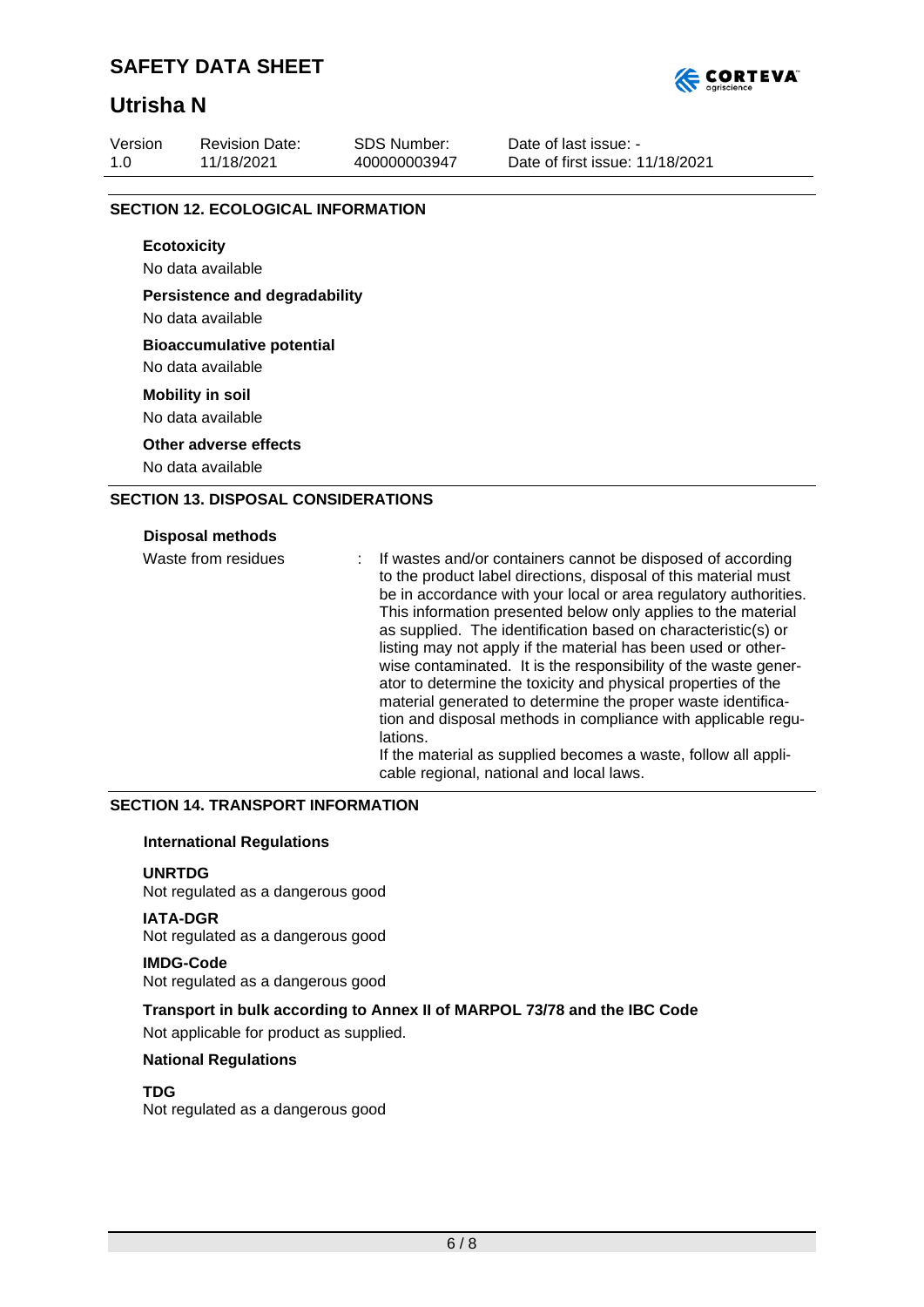

# **Utrisha N**

| Version | <b>Revision Date:</b> | SDS Number:  | Date of last issue: -           |
|---------|-----------------------|--------------|---------------------------------|
| 1.0     | 11/18/2021            | 400000003947 | Date of first issue: 11/18/2021 |

## **SECTION 15. REGULATORY INFORMATION**

#### **The components of this product are reported in the following inventories:**

DSL **EXECUTE:** This product contains the following components that are not on the Canadian DSL nor NDSL.

### **Fertilizers Act**

Read the label and booklet before using.

May cause allergic reactions.

## **SECTION 16. OTHER INFORMATION**

### Information Source and References

This SDS is prepared by Product Regulatory Services and Hazard Communications Groups from information supplied by internal references within our company.

### **Full text of other abbreviations**

AIIC - Australian Inventory of Industrial Chemicals; ANTT - National Agency for Transport by Land of Brazil; ASTM - American Society for the Testing of Materials; bw - Body weight; CMR - Carcinogen, Mutagen or Reproductive Toxicant; DIN - Standard of the German Institute for Standardisation; DSL - Domestic Substances List (Canada); ECx - Concentration associated with x% response; ELx - Loading rate associated with x% response; EmS - Emergency Schedule; ENCS - Existing and New Chemical Substances (Japan); ErCx - Concentration associated with x% growth rate response; ERG - Emergency Response Guide; GHS - Globally Harmonized System; GLP - Good Laboratory Practice; IARC - International Agency for Research on Cancer; IATA - International Air Transport Association; IBC - International Code for the Construction and Equipment of Ships carrying Dangerous Chemicals in Bulk; IC50 - Half maximal inhibitory concentration; ICAO - International Civil Aviation Organization; IECSC - Inventory of Existing Chemical Substances in China; IMDG - International Maritime Dangerous Goods; IMO - International Maritime Organization; ISHL - Industrial Safety and Health Law (Japan); ISO - International Organisation for Standardization; KECI - Korea Existing Chemicals Inventory; LC50 - Lethal Concentration to 50 % of a test population; LD50 - Lethal Dose to 50% of a test population (Median Lethal Dose); MARPOL - International Convention for the Prevention of Pollution from Ships; n.o.s. - Not Otherwise Specified; Nch - Chilean Norm; NO(A)EC - No Observed (Adverse) Effect Concentration; NO(A)EL - No Observed (Adverse) Effect Level; NOELR - No Observable Effect Loading Rate; NOM - Official Mexican Norm; NTP - National Toxicology Program; NZIoC - New Zealand Inventory of Chemicals; OECD - Organization for Economic Co-operation and Development; OPPTS - Office of Chemical Safety and Pollution Prevention; PBT - Persistent, Bioaccumulative and Toxic substance; PICCS - Philippines Inventory of Chemicals and Chemical Substances; (Q)SAR - (Quantitative) Structure Activity Relationship; REACH - Regulation (EC) No 1907/2006 of the European Parliament and of the Council concerning the Registration, Evaluation, Authorisation and Restriction of Chemicals; SADT - Self-Accelerating Decomposition Temperature; SDS - Safety Data Sheet; TCSI - Taiwan Chemical Substance Inventory; TDG - Transportation of Dangerous Goods; TSCA - Toxic Substances Control Act (United States); UN - United Nations; UNRTDG - United Nations Recommendations on the Transport of Dangerous Goods; vPvB - Very Persistent and Very Bioaccumulative; WHMIS - Workplace Hazardous Materials Information System

Revision Date : 11/18/2021 Date format : mm/dd/yyyy

Product code: 3PP - Utrisha N